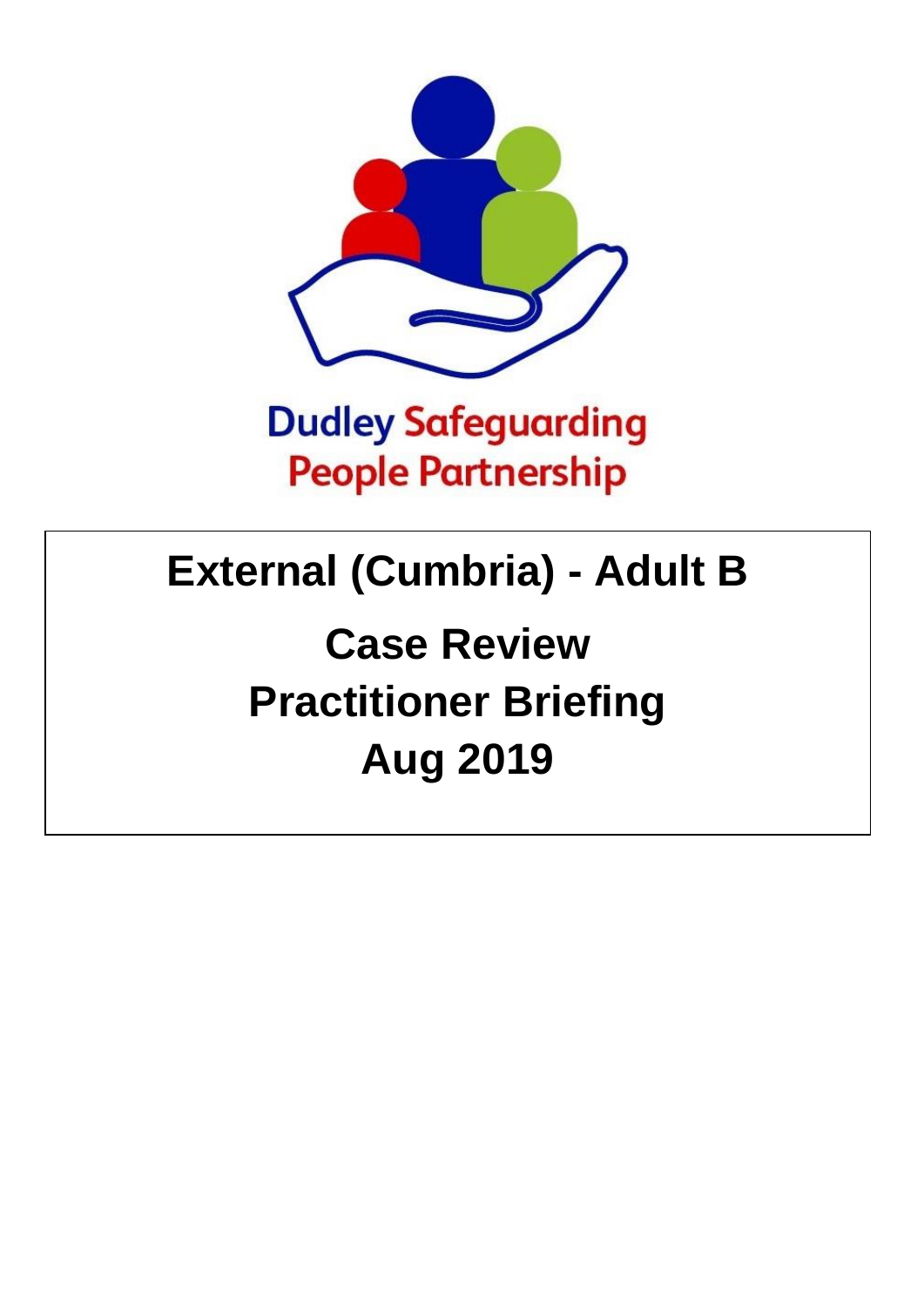## **WHO SHOULD READ THIS SCR?**

This short briefing summarises the key themes and lessons to be learned following a Safeguarding Adults Review (SAR) undertaken by The Cumbria Safeguarding Adults Board (CSAB).

The SAR was commissioned by CSAB in July 2018 and relates to a lady referred to as Adult B who was a white British female aged 52 at the time of her death.

### **BACKGROUND INFORMATION – ADULT B**

Adult B tragically sustained a significant brain injury during an accident as a child. This resulted in her having a learning disability and limited ability to communicate with others. She lived at home with her family as a child and moved in to supported living as a young adult residing with the same provider for over 25 years.

Practitioners and carers who cared for Adult B recalled how she liked singing and dancing and would enjoy having her hair and nails done at the Day Centre she attended.

Adult B had a long medical history including low body weight and oesophageal reflux. Medication and food supplements were prescribed to manage this however on occasions Adult B would refuse food and spit it out. Carers who knew her well became increasingly concerned about a decline in her weight, psychological and physical health. Communication became difficult even for those who had known Adult B for years.

During the last 2-3 years of Adult B's life, there was a period of decline during which time there was significant multi-agency involvement in her care. However, the review noted a number of delays during which there was deteriorating behaviour and increasing frailty, which caused carers and family concern.

Sadly, Adult B died in hospital aged 52 years old, 36 hours after a surgical procedure for the insertion of a feeding tube, which was in place to allow artificial feeding and improve her nutritional intake.

### **OVERVIEW OF LEARNING**

#### **Mental Capacity & Best interest Decision Making**

- It is essential that all practitioners and professionals are competent and confident in the application of the Mental Capacity Act and Best Interest processes. Professionals should understand the role of the IMCA including how and when to seek the support of an IMCA with Best Interest Decision Making.
- There needs to be consistent approach across organisations in respect of the application and recording of the statutory checklist when making Best Interest Decisions.

#### **Patient Pathway for underweight Adults who lack capacity**

• All professionals involved in the management of malnutrition of adults should operate within relevant NICE guidelines and best practice for adults who lack capacity ensuring the effective recording, measurement, and monitoring of any deterioration.

#### **Management of Difference of opinions**

Professionals need to be clear when dealing with complex cases where there is a difference of opinion how and where they can escalate concerns in a timely manner.

#### **Continuity, Co-ordination of Care and Hospital Discharge Planning**

Professionals need to be clear when dealing with adults who have complex needs, who is responsible for the effective care co-ordination, which supports interventions for the individual in an appropriate and timely way.

#### **Assessment and Funding of Care Needs**

All staff should understand processes for the application of funding including; appropriate use of checklists, how to provide evidence, thresholds and how to challenge where this is dispute in decisionmaking.

#### **Supporting Staff**

Staff need access to relevant policy, procedures, professional supervision and debrief in complex cases, which supports their own health and well-being.